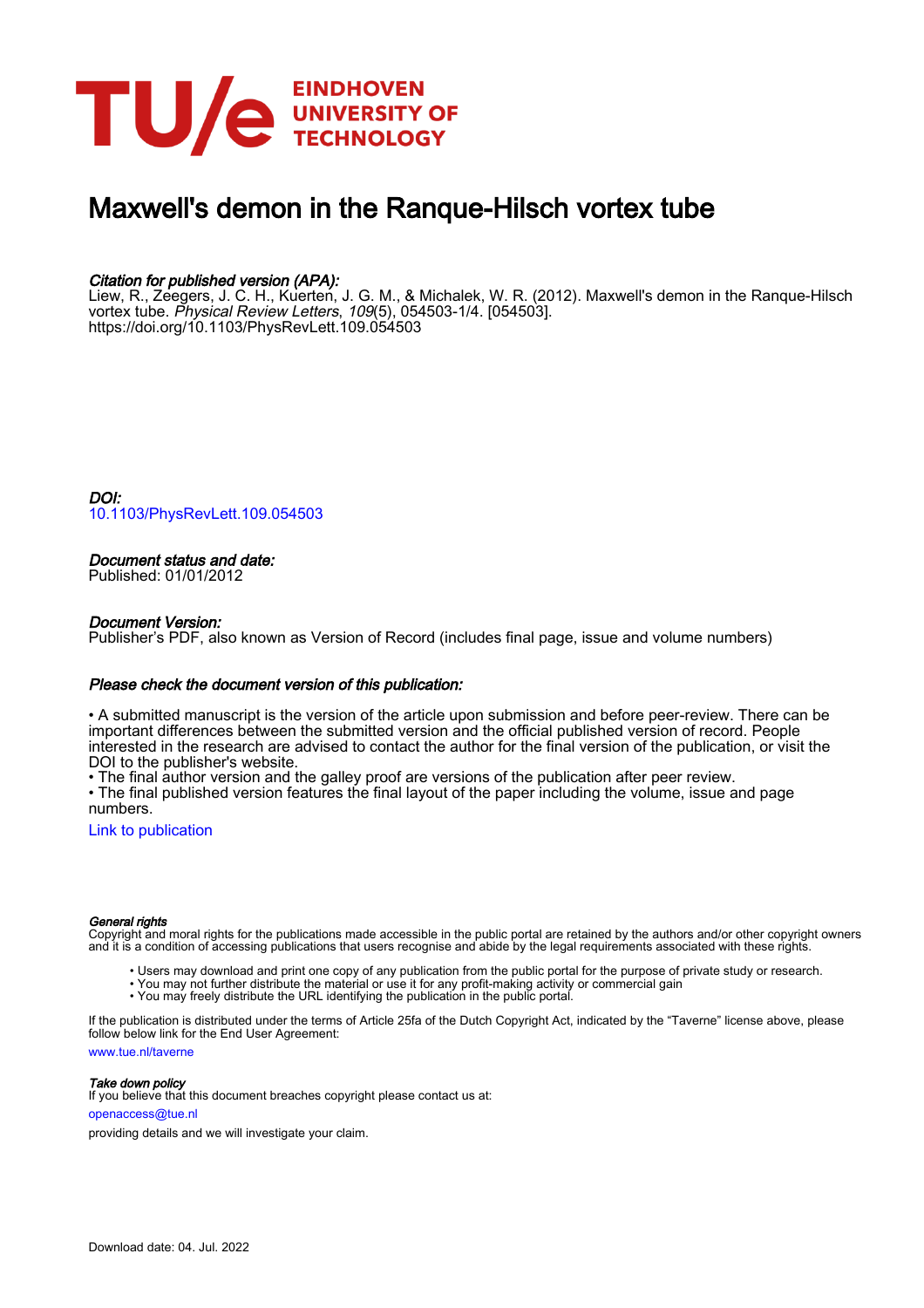### Maxwell's Demon in the Ranque-Hilsch Vortex Tube

R. Liew,<sup>1[,\\*](#page-4-0)</sup> J. C. H. Zeegers,<sup>1</sup> J. G. M. Kuerten,<sup>2,3</sup> and W. R. Michalek<sup>2</sup>

<span id="page-1-1"></span><sup>1</sup>Department of Applied Physics, Eindhoven University of Technology, P.O. Box 513, 5600 MB, Eindhoven, Netherlands<br><sup>2</sup>Department of Mechanical Engineering, Eindhoven University of Technology, P.O. Box 513, 5600 MB, Eindho

 $^{2}$ Department of Mechanical Engineering, Eindhoven University of Technology, P.O. Box 513, 5600 MB, Eindhoven, Netherlands

 $3$ Faculty EEMCS, University of Twente, P.O. Box 217, 7500 AE Enschede, Netherlands

(Received 6 January 2012; published 1 August 2012)

A theory was developed that explains energy separation in a vortex tube, known as one of the Maxwellian demons. It appears that there is a unique relation between the pressures in the exits of the vortex tube and its temperatures. Experimental results show that the computed and measured temperatures are in very good agreement.

DOI: [10.1103/PhysRevLett.109.054503](http://dx.doi.org/10.1103/PhysRevLett.109.054503) PACS numbers: 47.32.Ef, 47.27.T, 47.40.Hg

Energy separation by tangentially injecting pressurized gas into a cylindrical tube, from which the gas is allowed to escape from both ends, was first discovered by Ranque [\[1\]](#page-4-1) and improved by Hilsch [\[2\]](#page-4-2). The device they invented has the common name ''vortex tube'' or Ranque-Hilsch Vortex Tube (RHVT). The RHVT consists of a cylindrical tube, which has typically a length to diameter ratio of 20–50, connected to the so-called vortex chamber to which one or more entrance nozzles are connected as shown in Fig. [1.](#page-1-0) Pressurized gas is expanded through the nozzles to generate a highly swirling motion. Located near the nozzles there is an opening (cold exit), which has a smaller diameter than the tube, from which part of the gas leaves the system at lower temperature. The remaining gas exits the other side of the tube, the hot exit, and has a higher temperature. The ratio of cold and total mass flow  $(m_c$  and *m* respectively) is the so-called cold fraction  $\varepsilon = \frac{\dot{m}_c}{m}$ , which is usually controlled by a control valve at the hot end side of the tube. Simplicity, durability (no moving parts), the small size, and instantly available cold air make the RHVT popular at places where pressurized air is available to generate (spot-) cooling, e.g., for the machining of plastic and to cool electronics [\[3](#page-4-3)–[5\]](#page-4-4).

One of the main questions in literature of the last decades was (see, for example, Refs.  $[2,6-17]$  $[2,6-17]$  $[2,6-17]$  $[2,6-17]$ ) what causes the energy separation process in the RHVT? Although all existing theories give ideas of possible process(es) inside the RHVT, it appears that quantitative comparison of the existing theories with experiments is very difficult. Hilsch [[2\]](#page-4-2) was the first who explained energy separation by means of internal friction that causes energy transport from the core to the peripheral region, making gas in the core region to cool down, while heating up the gas in the peripheral region. Schultz-Grunow [[9\]](#page-4-7) explained that a difference in potential temperature between the core and periphery results in radial energy transport. Deissler and Perlmutter [\[6](#page-4-5)] obtained mathematical results and concluded that shear work is the main source of the energy separation. Linderstrom-Lang [\[7](#page-4-8)] developed an incompressible model and concluded that turbulent transfer of thermal energy is the cause of the energy separation. Ahlborn et al. [\[13\]](#page-4-9) have developed a model that predicts the energy separation by means of a heat pump in the vortex tube. Although their model is semi-incompressible and one dimensional, it predicts the phenomenon with reasonable accuracy.

In the developed theories, the inlet and cold exit pressures are often used as (important) parameters. The hot exit pressure, however, was neglected so far. In this Letter, we introduce a simple compressible model in which the hot exit pressure appears to be important as well. Experiments were performed to validate the model, leaving a robust method to predict energy separation with the RHVT at high accuracy.

Since the invention of the RHVT, people find the device mysterious and unexplainable. Maybe the so-called Maxwell demon is present in the device that separates cold and hot molecules from each other, creating the temperature difference. The RHVT is nowadays often mentioned while giving examples of such Maxwellian demons.

To understand why energy transfer exists, we provide the following example, which is based on existing theories [\[6,](#page-4-5)[9](#page-4-7)[,13\]](#page-4-9): Imagine an infinitely long cylinder filled with gas that rotates at an angular velocity  $\Omega$  [Fig. [2\(a\)](#page-2-0)]. The radial component of the momentum balance shows that there exists a radial pressure gradient due to the centrifugal force. The pressure  $p$  at the axis is therefore lower than the pressure near the cylinder wall [Fig.  $2(b)$ ]. In the absence of radial motions, the energy equation shows that the static temperature of the gas is constant.

If one moves a gas pocket from the axis towards the cylinder wall  $[1 \rightarrow 2$  in Fig. [2\(a\)](#page-2-0)], however, the pressure of the gas pocket increases due to compression. If this

<span id="page-1-0"></span>

FIG. 1. The Ranque-Hilsch vortex tube.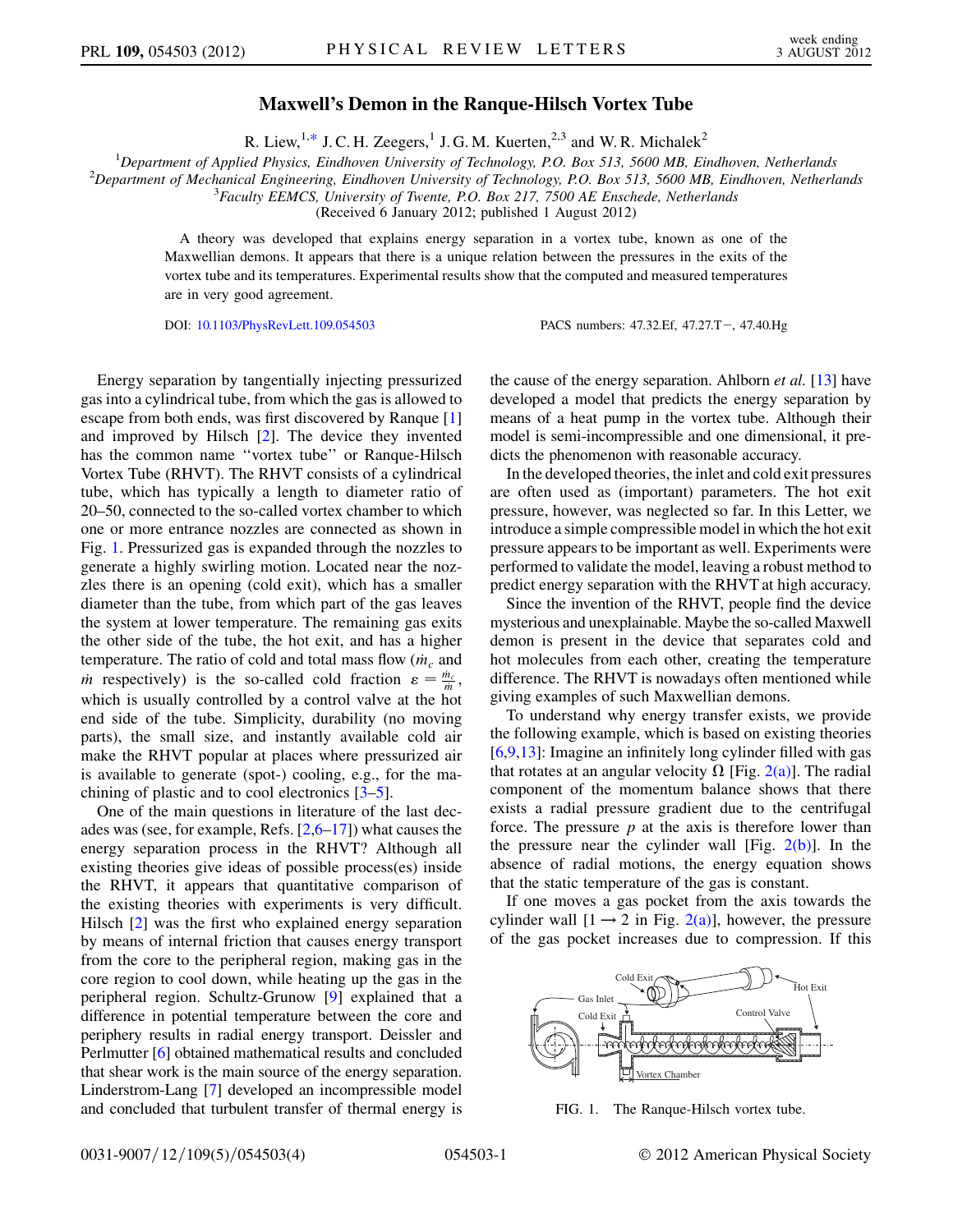

<span id="page-2-0"></span>FIG. 2. Rotating cylinder with radial flow. (a) Rotating cylinder filled with gas. (b) Pressure as a function of the radial coordinate. (c) Temperature as a function of the radial coordinate. The solid lines in the middle and right figure show adiabatic conditions.

compression is fast and without heat exchange between the gas pocket and its surroundings, the compression is adiabatic and the temperature of the gas pocket increases [Fig.  $2(c)$ ]. Therefore, at point 2, the gas pocket has a higher temperature than its surroundings. The other way around, if one moves a gas pocket adiabatically from the cylinder wall towards the axis  $(3 \rightarrow 1)$  the gas pocket is expanded and obtains a lower temperature than its surroundings. After compression or expansion, energy is exchanged between the gas pocket and its surrounding gas. This heat exchange process includes, among others, conduction, diffusion, and mainly turbulent mixing [[6](#page-4-5)[,7](#page-4-8),[13](#page-4-9)]. The (turbulent) heat exchange process heats up the peripheral region while cooling down the core region and only exists in the presence of radial velocity fluctuations.

<span id="page-2-1"></span>Because of the adiabatic compression or expansion of gas pockets, the pressure  $p$  and temperature  $T$  are related according to

$$
T \sim p^{\gamma - 1/\gamma},\tag{1}
$$

where  $\gamma = \frac{c_p}{c_v}$  is the adiabatic exponent and is the ratio between the specific heat capacities at constant pressure  $c_p$ and constant volume  $c_v$ . Because the pressure in the core is lower than in the peripheral region, the temperature in the core region is lower than gas located near the walls. Consequently, gas that is extracted from the core region has a lower temperature than gas that is extracted from the peripheral region: Maxwell's demon is revealed.

In the RHVT, the process is similar as described above  $[13]$ , where the compression and expansion stages of gas pockets are caused by turbulent eddies [[6\]](#page-4-5). Examples of flow patterns in vortex tubes that show turbulent eddies are given by Refs. [\[18–](#page-4-10)[20](#page-4-11)]. Instead of one large heat pump [\[13\]](#page-4-9), each eddy pumps heat from the core towards the periphery. During this process, the temperature differences between the compressed or expanded gas pockets with their surroundings diminish while heat is transported [[6\]](#page-4-5). At some point (in space and time), the limit of (static) temperature separation is reached [indicated with the solid lines in Figs.  $2(b)$  and  $2(c)$ ], provided that there is enough time, i.e., the RHVT is long enough. This explains why there is an optimal length of the RHVT: too short and this limit is not reached; too long and the limit is reached, but because of the longer tube, losses (e.g., convective heat losses to the surroundings) negatively influence the performance.

In literature, Eq. [\(1\)](#page-2-1) is mainly used to determine inflow conditions or the thermodynamic efficiency of the RHVT  $[2,11,14]$  $[2,11,14]$  $[2,11,14]$ . The explanation of why we end up with this relation may be simple; however, no attempt was made so far to compute the cold and hot exit temperatures by making direct use of this equation.

The average pressure ratio of the compression and expansion stages in the RHVT is found by dividing the hot exit pressure  $p_{ht}$  by the cold exit pressure  $p_{ct}$ . Subscripts h (hot) and  $c$  (cold) are used to distinguish the hot and the cold fluid properties respectively, pl denotes plenum properties, and subscript  $t$  is used to indicate stagnation (total) properties. Due to adiabatic deceleration of fluid that moves towards the hot exit in the peripheral region, the kinetic energy of the fluid is converted into heat  $[13]$  $[13]$  $[13]$ , additional to the heat transferred by the eddies. The total temperature ratio between the exits can then be computed with

$$
\frac{T_{ht}}{T_{ct}} = \left(\frac{p_{ht}}{p_{ct}}\right)^{\gamma - 1/\gamma} \left(1 + \frac{\gamma - 1}{2} \text{Ma}_0^2\right),\tag{2}
$$

<span id="page-2-2"></span>where the first term on the right-hand side is the temperature ratio due to compression or expansion, and last term, containing the maximum swirl Mach number ( $Ma<sub>0</sub>$ , found at  $r = R_{vt}$  with  $R_{vt}$ , is the vortex tube radius), contributes for the adiabatic deceleration (where only the swirl component has a significant contribution). The Mach number is defined as the velocity of the gas divided by the local speed of sound. The proposed model is valid as long as there are radial velocity fluctuations. In the absence of these radial motions, there will be no compression or expansion of gas pockets and, consequently, no energy separation.

While gas expands through the RHVT, no work and (approximately no) heat is extracted from it. According to the first law of thermodynamics, the total enthalpy going into the system  $h_{\text{pl}}$ , equals the sum of the total enthalpy at the hot exit  $h_{ht}$  and at the cold exit  $h_{ct}$ , each times the flow fraction  $[(1 - \varepsilon)$  or  $\varepsilon$ , respectively] of gas leaving that exit:

$$
h_{\rm pl} = \varepsilon h_{ct} + (1 - \varepsilon) h_{ht}.
$$
 (3)

<span id="page-2-3"></span>For a perfect gas, the total enthalpy can be written as a function of the temperature  $h_t = c_pT_t$ , and the exit temperatures are found as functions of  $T_{\text{pl}}$  (the plenum temperature),  $p_{ht}/p_{ct}$ ,  $\varepsilon$ ,  $\gamma$ , and Ma<sub>0</sub>.

If the RHVT has a vortex chamber,  $Ma<sub>0</sub>$  is generally not known. However, it can be found as a function of the plenum pressure  $p_{\text{pl}}$  and  $p_c$  by making use of the isentropic gas relations that apply in the entrance nozzles. Experimental results of the swirl Mach number inside the vortex chamber that we have measured with a cylindrical type pitot tube, or CPT (more about this method is found in Refs. [\[12](#page-4-14)[,21\]](#page-4-15)) are shown with symbols in Fig. [3.](#page-3-0) This figure shows the measured Mach number as a function of the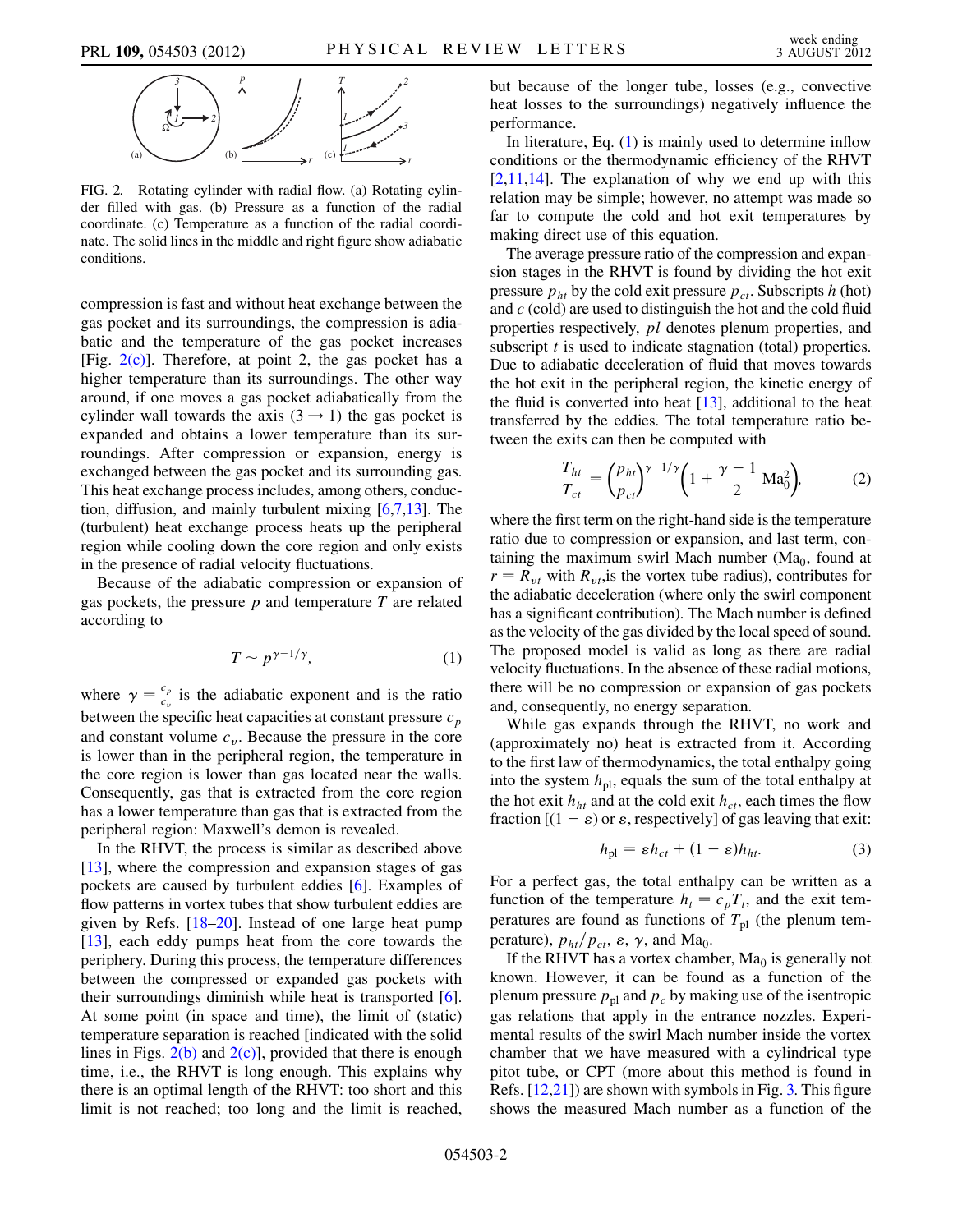<span id="page-3-0"></span>

FIG. 3. Swirl Mach number as a function of the radial coordinate, measured with a cylindrical type pitot tube. The symbols are CPT results, the dotted line is the result of a RANS simulation, and the solid line is the simplified model.

radial coordinate  $(r/R_{vt})$  compared to results of a numerical simulation (Fluent<sup>TM</sup>, RANS  $k - \varepsilon$  model) that we have performed (shown as the dotted line). The most simple approximation of  $Ma(r)$  is shown as the solid line in the figure: solid body rotation in the core (also seen in [\[16\]](#page-4-16)); Ma $(r)$  is constant in the outer region.

If we use the approximated velocity in the radial component of the momentum equation, while taking into account that the static temperature is constant in the vortex chamber and neglecting the viscosity, the pressure ratio between inlet and cold exit becomes

<span id="page-3-1"></span>
$$
\frac{p_{\rm pl}}{p_c} = \exp\left(\frac{\gamma}{2} \text{Ma}_0^2\right) \left(\frac{R_{\nu c}}{R_{\nu t}}\right)^{\gamma \text{Ma}_0^2} \left(1 + \frac{\gamma - 1}{2} \text{Ma}_0^2\right)^{\gamma/\gamma - 1}, \tag{4}
$$

where  $R_{vc}$  is the radius of the vortex chamber. The solid line in Fig. [3](#page-3-0) was constructed with  $Ma<sub>0</sub>$  found by using this equation and the measured  $p_{\text{pl}}$  and  $p_c$ . Note that Ma<sub>0</sub> is located at  $r = R_{vt}$  and that the agreement with the CPT result at this radius is fairly good.

To verify that the static temperature is constant in the vortex chamber, we have performed experiments on a

<span id="page-3-2"></span>

FIG. 4. Schematic overview of the experimental setup.

RHVT over a wide range of cold fractions (0.05  $\leq \varepsilon$   $\leq$ 0.95) and mass flows ( $\dot{m} = 35$ –80 g/s). More details of the experiments follow later. By using Eq. [\(4](#page-3-1)), we computed the  $Ma<sub>0</sub>$ , which was then used to determine the static temperature  $(T_{R_{vt}})$  at  $r = R_{vt}$ . The static cold exit temperature  $T_c$  was found by applying 1D compressible gas dynamics where we have used the measured  $T_{ct}$ ,  $p_{ct}$ , and  $\varepsilon$ . The average ratio is  $T_c/T_{R_{vt}} = 1.01$  with a deviation of 1.7%, showing that the static temperature in the vortex chamber is indeed approximately constant.

Experiments were performed with nitrogen gas to show the unique relation between pressure and temperature in the RHVT. The RHVT was insulated and had a radius of  $R_{vt} = 0.02$  m and a length of 2.25 m. The vortex chamber had a radius of  $R_{vc} = 0.04$  m and contained 8 rectangular  $(1 \times 14 \text{ mm})$  entrance nozzles. A schematic overview of the experimental setup is shown in Fig. [4.](#page-3-2) The plenum pressure  $p_{\text{pl}}$  was controlled via a pressure controller that was connected to the nitrogen tank  $N_2$  and remained constant during an experiment. The inlet mass flow  $\dot{m}$ was measured via mass flow sensor  $F_{\text{in}}$  and was used together with the cold mass flow sensor  $F_c$  (both have an error less than 1% FS) to regulate the two exit valves to obtain the set value for  $\varepsilon$ . The temperatures were recorded with  $pt1000$  temperature probes (accuracy of 0.01 K), and the pressures were measured with digital pressure sensors [accuracy of 0.02% FS (0–21 bar)]. All temperatures, pressures, and mass flows were recorded simultaneously.

<span id="page-3-3"></span>

<span id="page-3-4"></span>FIG. 5. Dimensionless temperature differences as a function of  $\varepsilon$ . Symbols are measurement results, the solid lines are computed with Eq. ([2\)](#page-2-2). (a) Maximum mass flow ( $m =$  variable) at  $p_{pl} = 4.70$  bar. (b) Constant mass flow ( $m = 65.3$  g/s). (c) Constant mass flow ( $\dot{m} = 35.3$  g/s). The absolute error in the experimental values is less than 0.005. Error bars are not shown because of their negligible sizes.